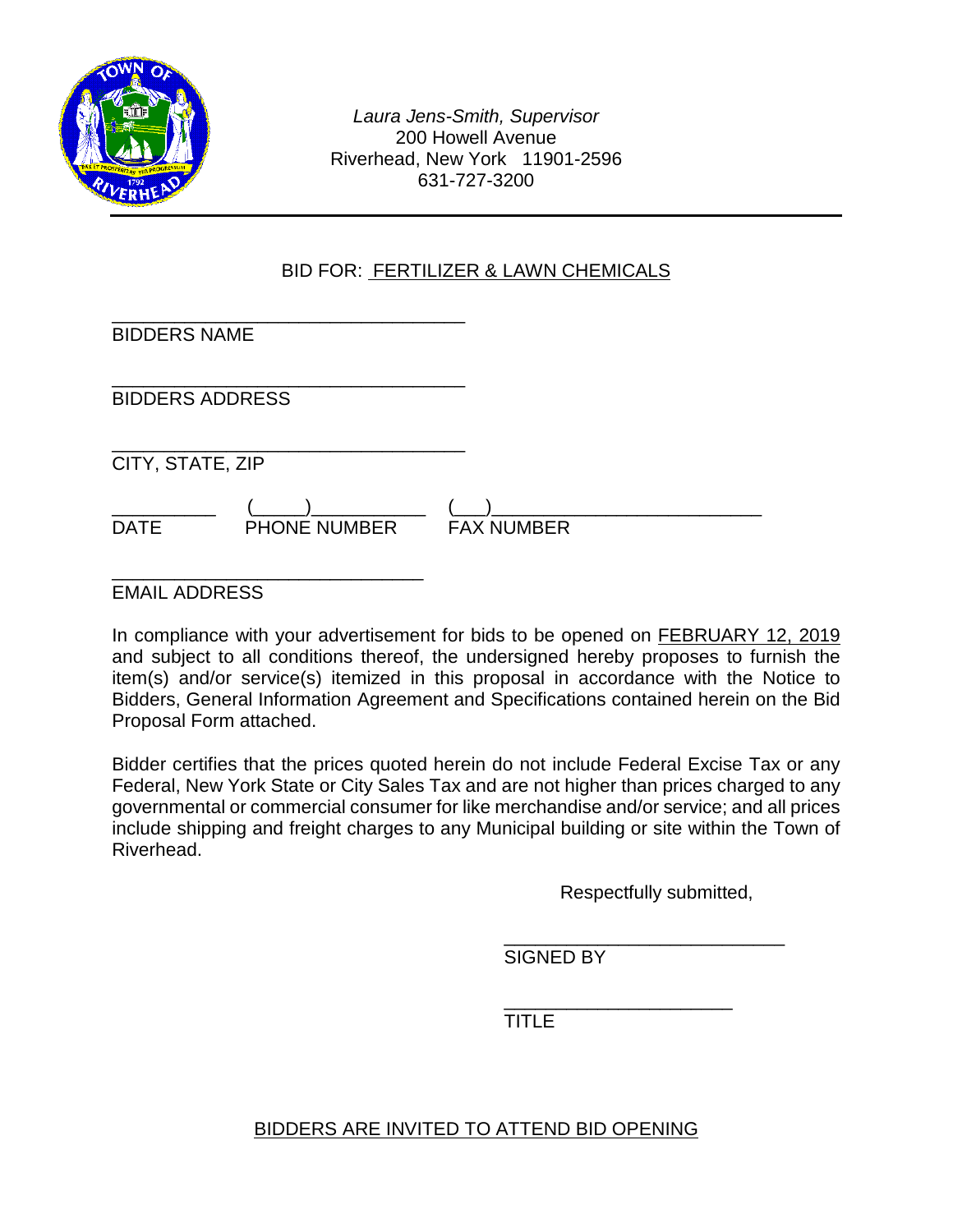#### **TOWN OF RIVERHEAD NOTICE TO BIDDERS**

Sealed bids for the purchase of **FERTILIZER & LAWN CHEMICALS** for use by the Town of Riverhead will be received by the Town Clerk of the Town of Riverhead at 200 Howell Avenue, Riverhead, New York, 11901 until **11:00 AM** on **FEBRUARY 12, 2019** at which time they will be publicly opened and read aloud.

Specifications and guidelines for submission are available on the Town of Riverhead website at [www.townofriverheadny.gov](http://www.townofriverheadny.gov/) click on "Bid Requests" beginning **JANUARY 24, 2019.**

All bids must be submitted on the bid form provided. Any and all exceptions to the specifications must be listed on a separate sheet of paper, bearing the designation **"EXECEPTIONS TO THE SPECIFICATIONS"** and attached to the bid form.

All bids must be submitted to the Office of the Town Clerk at the address stated above in a sealed envelope clearly marked **FERTILIZER & LAWN CHEMICALS.** Bids must be received by the Office of the Town Clerk by no later than **11:00 AM on FEBRUARY 12, 2019.**

Please take notice that the Town Board reserves the right to reject in whole or in part any or all bids, waive any informality in the bids and accept the bid which is deemed most favorable in the interest of the Town of Riverhead. The Town Board will use its discretion to make judgmental determination as to its best estimate of the lowest bidder. Note: Bid responses must be delivered to the Office of the Town Clerk at the address above. The Town may decline to accept, deem untimely, and/or reject any bid response/proposal that is not delivered to the Office of the Town Clerk.

> BY ORDER OF THE TOWN BOARD OF THE TOWN OF RIVERHEAD

Diane M. Wilhelm, Town Clerk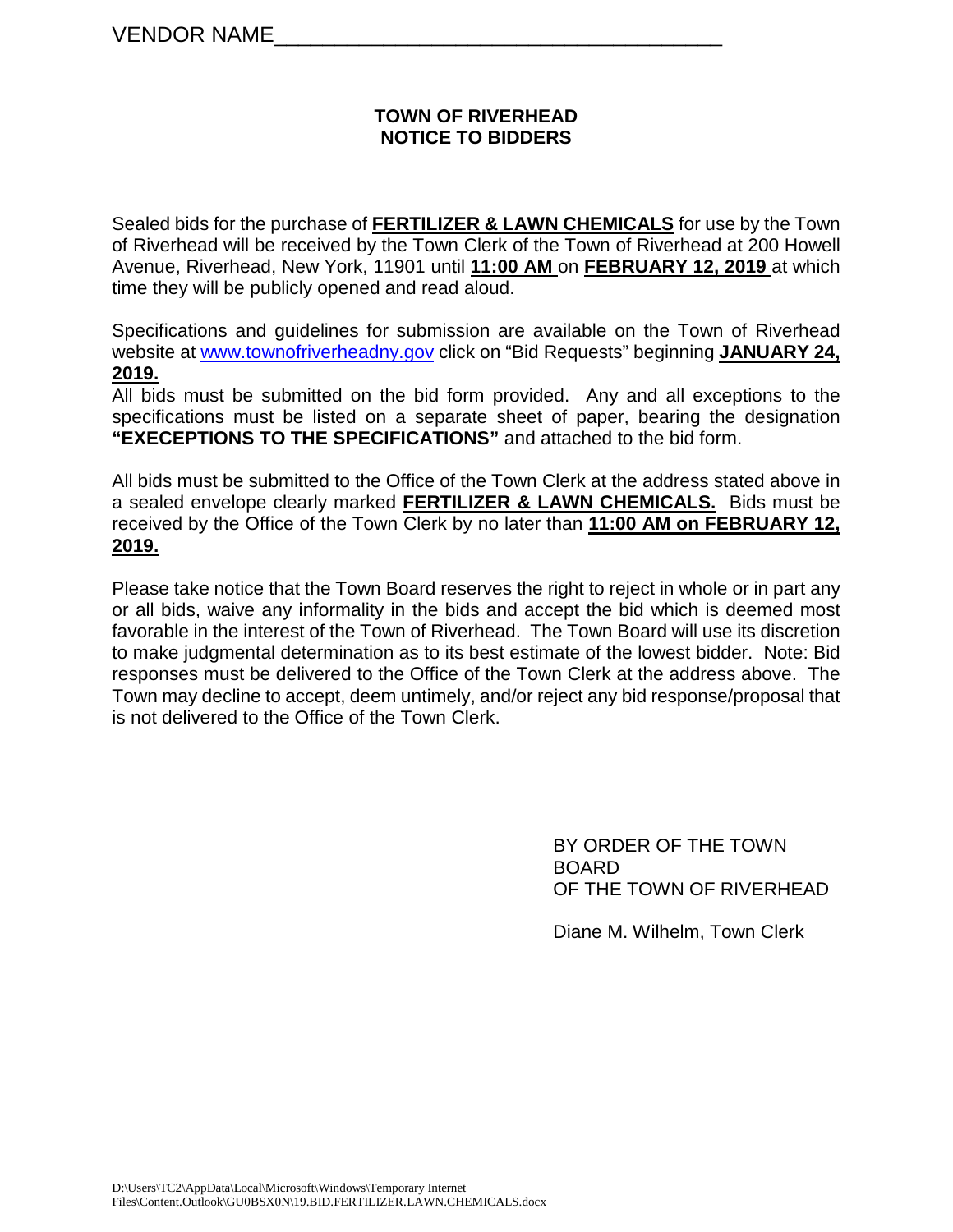# **II: GENERAL BID SPECIFICATIONS**

## **1. General Instructions**

Bidders shall be responsible to carefully examine the bid specifications. These specifications require the doing of all things necessary or proper for, or incidental to the furnishing and delivery of said parts/equipment and associated components. All things not expressly mentioned in these specifications, but involved in carrying out their intent are required by these bid specifications; and the vendor shall perform the same as though they were specifically mentioned, described and delineated. Read all documents contained in the bid specifications.

Bidders are responsible for submitting their bids to the appropriate location at or prior to the time indicated in the specifications. **No bids will be accepted after the designated time or date indicated in the bid specifications.** It is suggested that registered mail be used to submit bids. Delay in mail delivery is not an exception to the receipt of a bid.

A copy of the official bid documents may be obtained at the Town's website: www.townofriverheadny.gov. In addition to obtaining the official bid documents, any and all addendum pertaining to a particular bid or RFP are posted on the Town website. It is incumbent upon all potential bidders to view all posted addenda prior to the bid close date.

Any questions or clarification to the bid specifications or technical specifications must be submitted in writing to the Purchasing Agent at 200 Howell Ave., Riverhead, NY 11901 or by email to: [tague@townofriverheadny.gov](mailto:tague@townofriverheadny.gov) prior to the bid opening, **unless otherwise stated\*.** Such questions must be in the possession of the Purchasing Agent at least 72 hours prior to the bid opening, **unless otherwise stated\*. Verbal questions will not be entertained.** 

**Bidders must submit one original copy of their bids.** The original must be sealed and clearly marked **"FERTILIZER & LAWN CHEMICALS".** All bids shall be made out on the proposal forms attached hereto and all the attached certificates must be completed and signed in compliance with the provisions of Section 103-d of the New York State General Municipal Law. All bids must be filled out in ink, or be typewritten. Bids submitted in pencil will be rejected as unresponsive. Bids which have been corrected by white out or cross out, and have not been initialed and/or dated will be rejected as unresponsive. Bid Responses may be rejected if they show any omission, irregularity, alteration of form, addition, condition, unresponsiveness, or unbalance.

Samples may be requested by the Town for the purpose of product evaluation. It is understood that samples will be provided at **no** charge to the Town and will be returned, when requested, within 30 days after the evaluation is completed, at the expense of the vendor. All samples left longer than 30 days after the evaluation period will be discarded.

The Purchasing Agent, and/or his/her designee, shall be the only one authorized to make changes or alterations to anything contained in these specifications. As stated above, any changes shall be posted as an addendum on the following website: [www.townofriverheadny.gov.](http://www.townofriverheadny.gov/) The Purchasing Agent reserves the right to reject all bids, parts of all bids, or all bids for any one or more items or contractual services included in the proposed contract, when such rejection is in the best interest of the Town. The contract will be awarded to the vendor(s)/responsible bidder(s) offering the best price,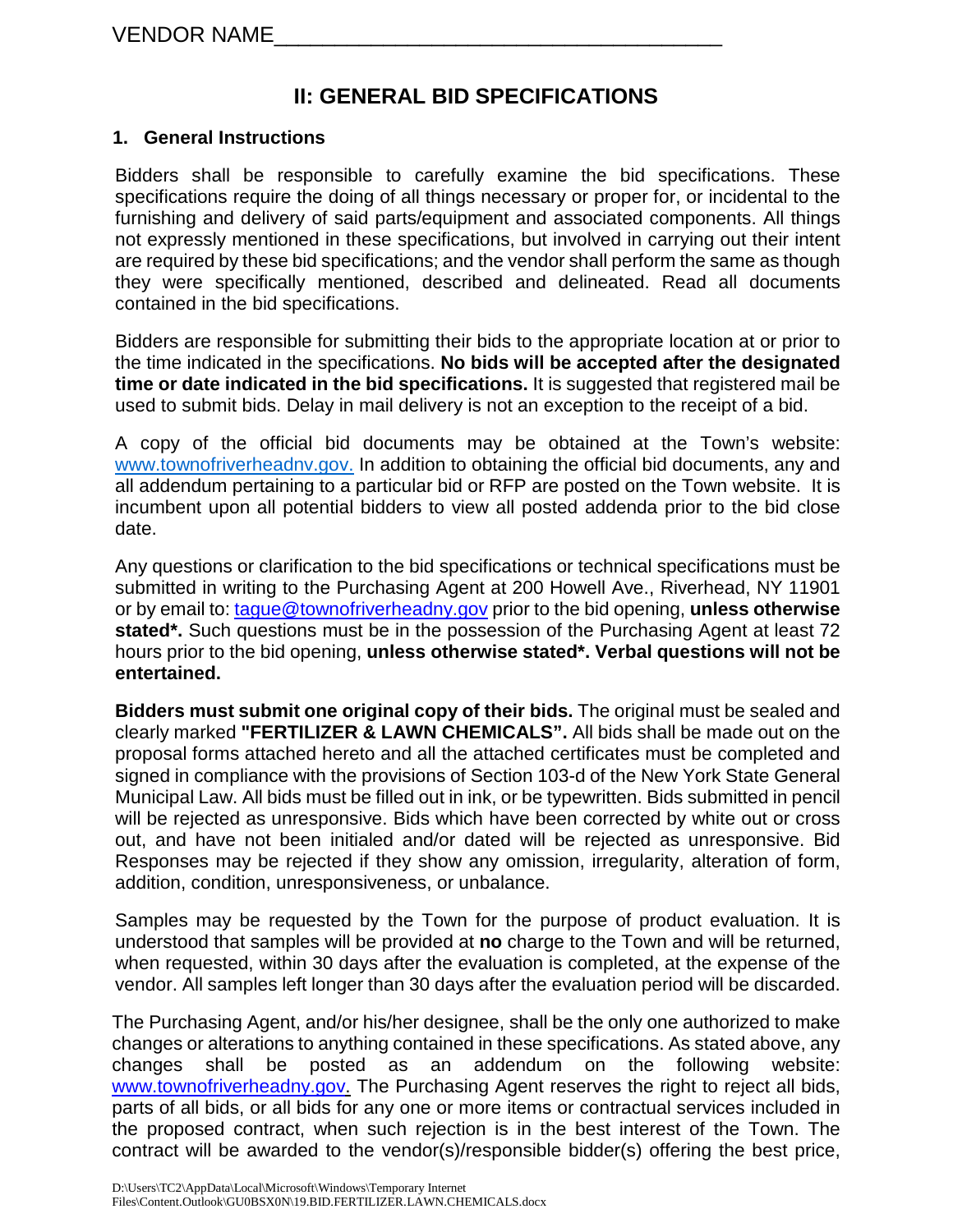availability to supply products within the requested time frames, and for specialty/in season items for pick up proximity to the Town's Buildings & Grounds facility. A responsible bidder is a producer, dealer, vendor who has demonstrated judgment and integrity, is of good reputation, experienced in his/her work, whose record of past performance is established as satisfactory, and whose financial status is such to provide no risk to the Town of Riverhead in its contractual relations.

No bidder may withdraw a bid within forty-five (45) days after the actual date of the bid opening. Any bidder who does not honor their bid within the forty-five (45) days may be barred from bidding in any jurisdiction in New York State.

Any bidder, contractor, or manufacturer who, in the course of his work, uses or supplies products which may be toxic or harmful, shall provide an MSDS to the Town of Riverhead Purchasing Department prior to the use of those products by the Town or the contractor.

Bidders who are required to adhere to the prevailing wage schedule shall obtain and maintain a current schedule from the New York State Department of Labor for the entire term of the contract. The Town may audit adherence to this schedule at any time during or after the contract period.

By submission of this bid, each bidder and each person signing on behalf of any bidder certifies, and in the case of a joint bid each party thereto certifies as to its own organization, under penalty of perjury, that to the best of its knowledge and belief that each bidder is not on the list created pursuant to paragraph (b) of subdivision 3 of section 165-a of the state finance law.

## **2. Bid Costs and Expenses**

 The Town of Riverhead will not pay any costs incurred by any Bidder/Vendor associated with any aspect of responding to the request for bids, including bid preparation, printing or delivery, or negotiation process.

## **3. Bid Expiration Date**

Prices quoted in the bid shall remain fixed and binding on the Bidder for at least one year from the date of the date of award or such other date set forth in these specifications and, upon mutual consent, an option to extend for an additional year.

## **4. Non-Conforming Bids**

Non-conforming Bids will not be considered. Non-conforming bids are defined as those that do not meet the requirements of the bid specification. The determination of whether a bid requirement is substantive or a mere formality shall reside solely within the Town of Riverhead.

## **5. Sub-Contracting**

The Bidder/Vendor selected shall be solely responsible for contractual performance and Bidder/Vendor assumes all responsibility for the quality of work (i.e. supply and delivery of food and meat products) performed under this contract.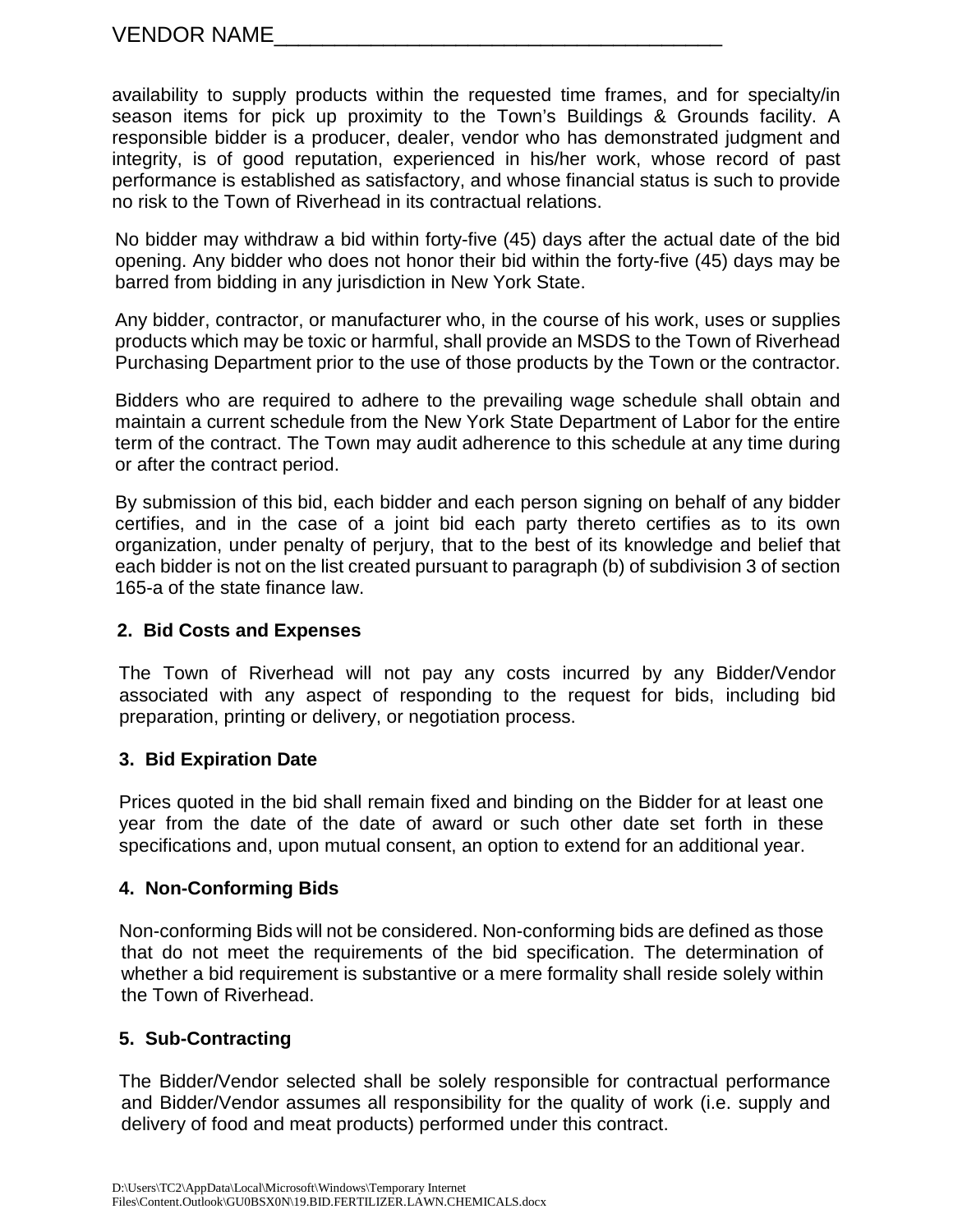## **6. Discrepancies and Omissions**

Bidder/Vendor is fully responsible for the completeness and accuracy of their bid, and for examining this bid and all addenda. Failure to do so will be at the sole risk of Bidder/Vendor. Should Bidder/Vendor find discrepancies, omissions, unclear or ambiguous intent or meaning, or should any questions arise concerning this request for bid, Bidder/Vendor shall notify the Town Clerk of the Town of Riverhead in writing, of such findings at least five (5) days before the bid opening. This will allow issuance of any necessary addenda. It will also help prevent the opening of a defective bid and exposure of Bidder/Vendor's bid upon which award could not be made. All unresolved issues should be addressed in the bid. Protests based on any omission or error, or on the content of the solicitation, will be disallowed if these faults have not been brought to the attention of the Designated Contact, in writing, no later than five (5) calendar days prior to the time set for opening of the bids.

## **7. Town's Right to Reject Bids**

The Town reserves the right to accept or reject any or all bids or any part of any bid, to waive defects, technicalities or any specifications (whether they be in the Town's specifications or Bidder/Vendor's response), to sit and act as sole judge of the merit and qualifications of each product offered, or to solicit new bids on the same project or on a modified project which may include portions of the originally proposed project as the Town may deem necessary in the best interest of the Town.

#### **8. Town's Right to Cancel Solicitation**

The Town reserves the right to cancel this solicitation at any time during the procurement process, for any reason or for no reason. The Town makes no commitments expressed or implied, that this process will result in a business transaction with any Bidder/Vendor.

#### **9. Notification of Withdrawal of Bid**

Bidder/Vendor may modify or withdraw its bid by written request, provided that both bid and request is received by the Town prior to the bid due date. Bids may be re-submitted in accordance with the Bid Notice due date in order to be considered further. Bids become the property of the Town at the bid submission deadline. All bids received are considered firm offers at that time.

#### **10. Exceptions to the Bid Specifications**

Any exceptions to the Bid Specifications or the Town's terms and conditions, must be highlighted and included in writing in the bid. Acceptance of exceptions is within the sole discretion of the evaluation of the Town.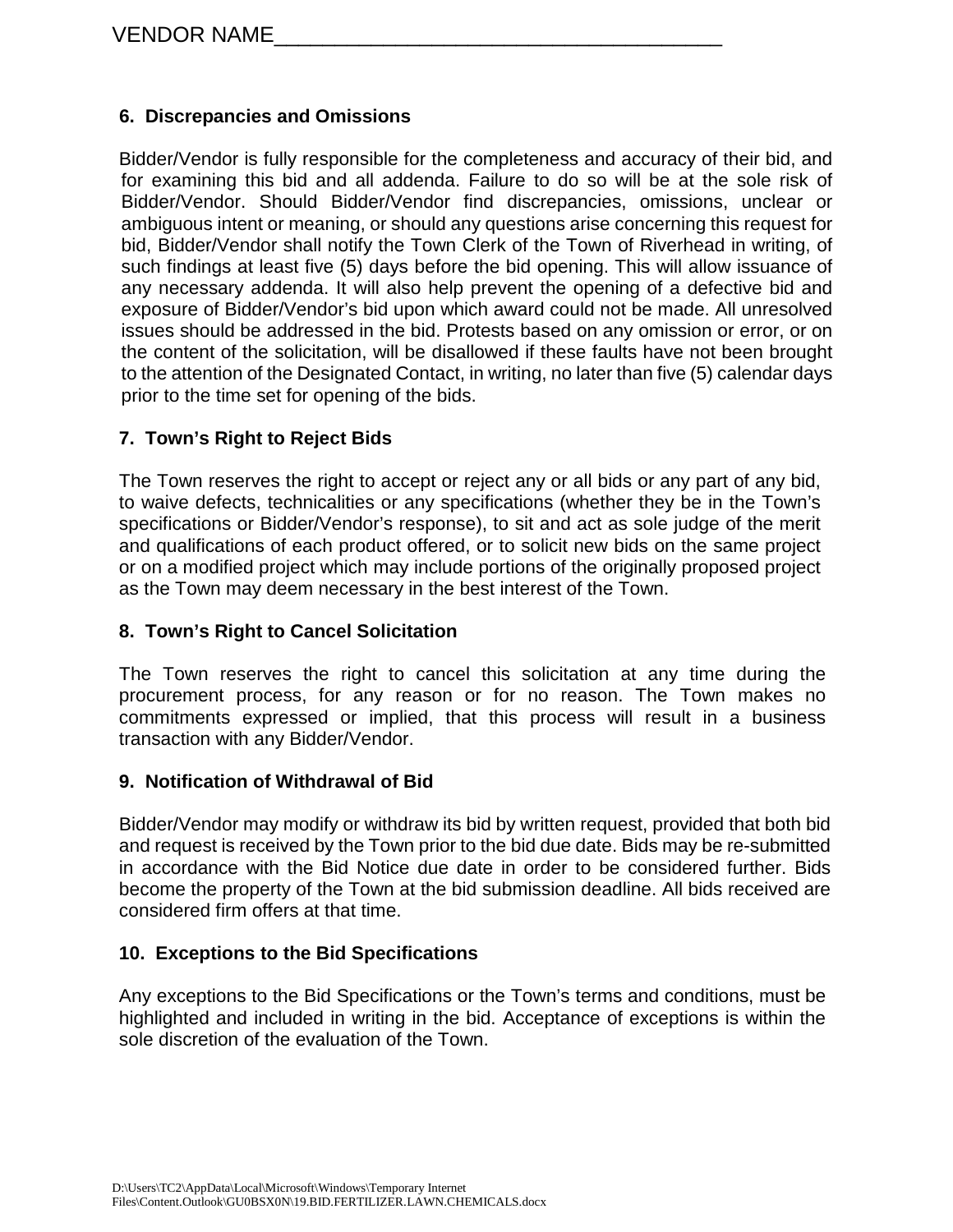#### **Bid Security**

None required.

#### **11. Award of Contract**

The final award of a contract is subject to approval by the Town. The Town has the sole right to select the successful Bidder/Vendor(s) for award, to reject any bid as unsatisfactory or non- responsive, to award a contract to other than the lowest priced bid, to award multiple contracts, or not to award a contract. Notice in writing to a Bidder/Vendor of the acceptance of its bid by the Town will constitute a contract, and no Bidder/Vendor will acquire any legal or equitable rights or privileges until the occurrence of such event.

#### **12. Contract Terms and Conditions**

The term of the contract between the successful bidder and the Town shall be for one (1) year from date of contract award. At the end of the contract period, the contract may be extended for three (3) additional twelve-month periods upon the same terms and conditions at the sole discretion of the Town of Riverhead and with the consent of the vendor. The Town also reserves the right to cancel this contract at any time without notice.

#### **13. Independent Contractor**

The parties to the contract shall be independent contractors to one another, and nothing herein shall be deemed to cause this agreement to create an agency, partnership, joint venture or employment relationship between parties. Each party shall be responsible for compliance with all applicable workers compensation, unemployment, disability insurance, social security withholding and all other similar matters. Neither party shall be liable for any debts, accounts, obligations or other liability whatsoever of the other party or any other obligation of the other party to pay on the behalf of its employees or to withhold from any compensation paid to such employees any social benefits, workers compensation insurance premiums or any income or other similar taxes.

#### **14. Licenses and Permits**

In performance of the contract, the Bidder/Vendor will be required to comply with all applicable federal, state and local laws, ordinances, codes, and regulations. The cost of permits and other relevant costs required in the performance of the contract shall be borne by the successful Bidder/Vendor. The Bidder/Vendor shall be properly licensed and authorized to transact business in the State of New York.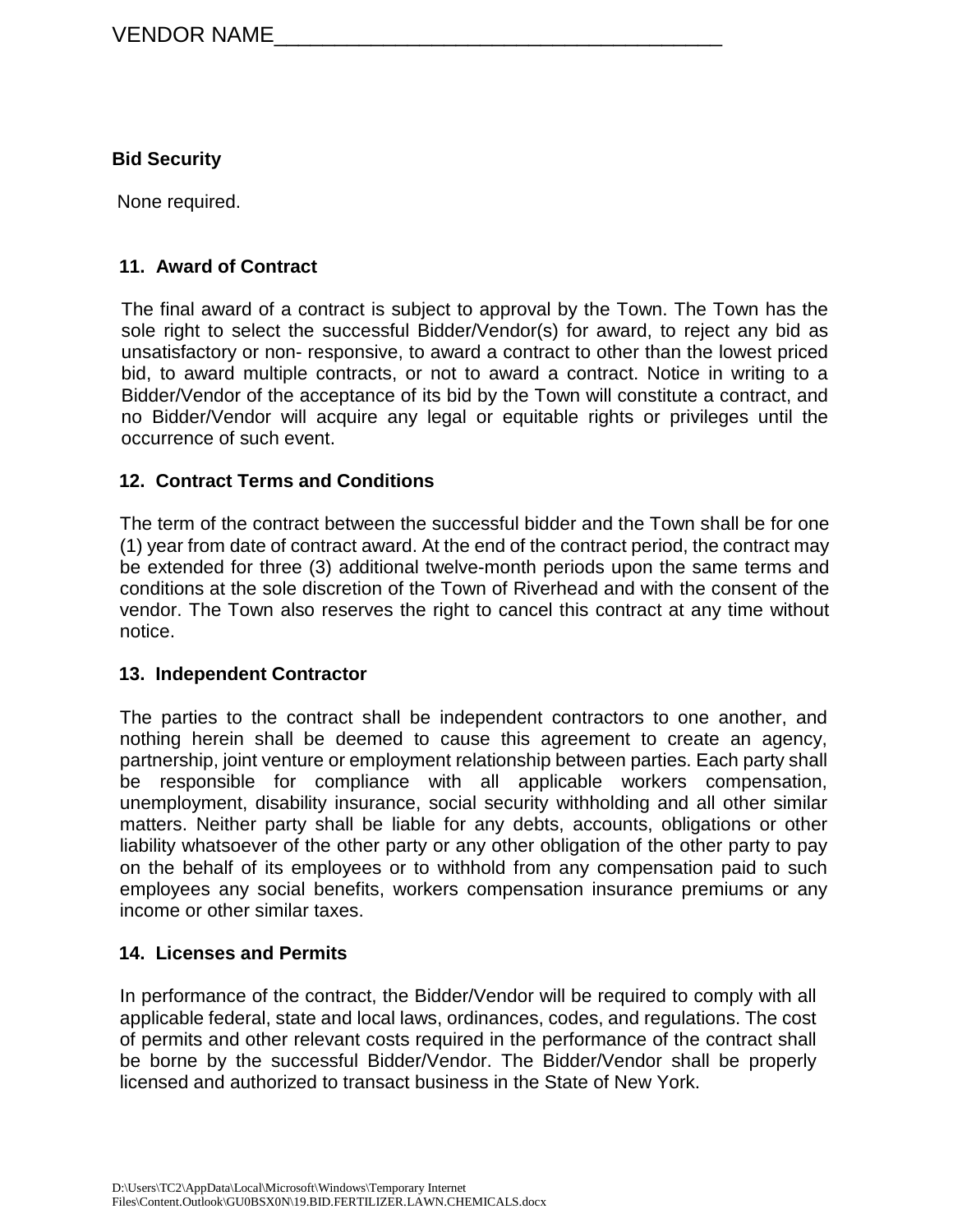## **15. Notice**

Any notice to the Town of Riverhead required under the contract shall be sent to:

**Mary Ann Tague, Purchasing Agent Town of Riverhead 200 Howell Avenue Riverhead, NY 11901**

#### **16. Indemnification**

## a. General Indemnification**:**

By submitting a bid, the proposing Bidder/Vendor agrees that in the event it is awarded a contract, it will indemnify and otherwise hold harmless the Town of Riverhead, its agents and employees from any and all liability, suits, actions, or claims, together with all costs, expenses for attorney's fees, arising out of the Bidder/Vendor's its agents and employees' performance work or services in connection with the contract, regardless of whether such suits, actions, claims or liabilities are based upon acts or failures to act attributable, ole or part, to the Town, its employees or agents.

b. Insurance

i. Bidder/Vendor recognizes that it is operating as an independent Bidder/Vendor and that it is liable for any and all losses, penalties, damages, expenses, attorney's fees, judgments, and/or settlements incurred by reason of injury to or death of any and all persons, or injury to any and all property, of any nature, arising out of the Bidder/Vendor's negligent performance under this contract, and particularly without limiting the foregoing, caused by, resulting from, or arising out of any act of omission on the part of the Bidder/Vendor in their negligent performance under this contract.

ii. The Bidder/Vendor shall maintain such insurance as will protect against claims under Worker's Compensation Act and from any other claims for damages for personal injury, including death, which may arise from operations under this contract. The Bidder/Vendor is an independent Bidder/Vendor and is not an employee of the Town of Riverhead.

iii. During the term of this contract, the Bidder/Vendor shall, at its own expense, carry insurance minimum limits as set forth above.

## **17. Piggybacking Clause Method of Award**

The contract, if awarded, will be to the lowest responsive/responsible bidder(s) in part or in whole who meet(s) all the terms of the specifications. The TOWN quarantees no minimum or maximum purchases or contracts as a result of award of this bid. The Town of Riverhead reserves the right to allow all municipal and not for profit organizations authorized under the General Municipal Laws of the State of New York, to purchase any goods and/or services awarded as a result of this bid in accordance with the latest amendments to NYS GML 100 through 104. However, it is understood that the extension of such contracts are at the discretion of the vendor and the vendor is only bound to any contract between the Town of

D:\Users\TC2\AppData\Local\Microsoft\Windows\Temporary Internet

Files\Content.Outlook\GU0BSX0N\19.BID.FERTILIZER.LAWN.CHEMICALS.docx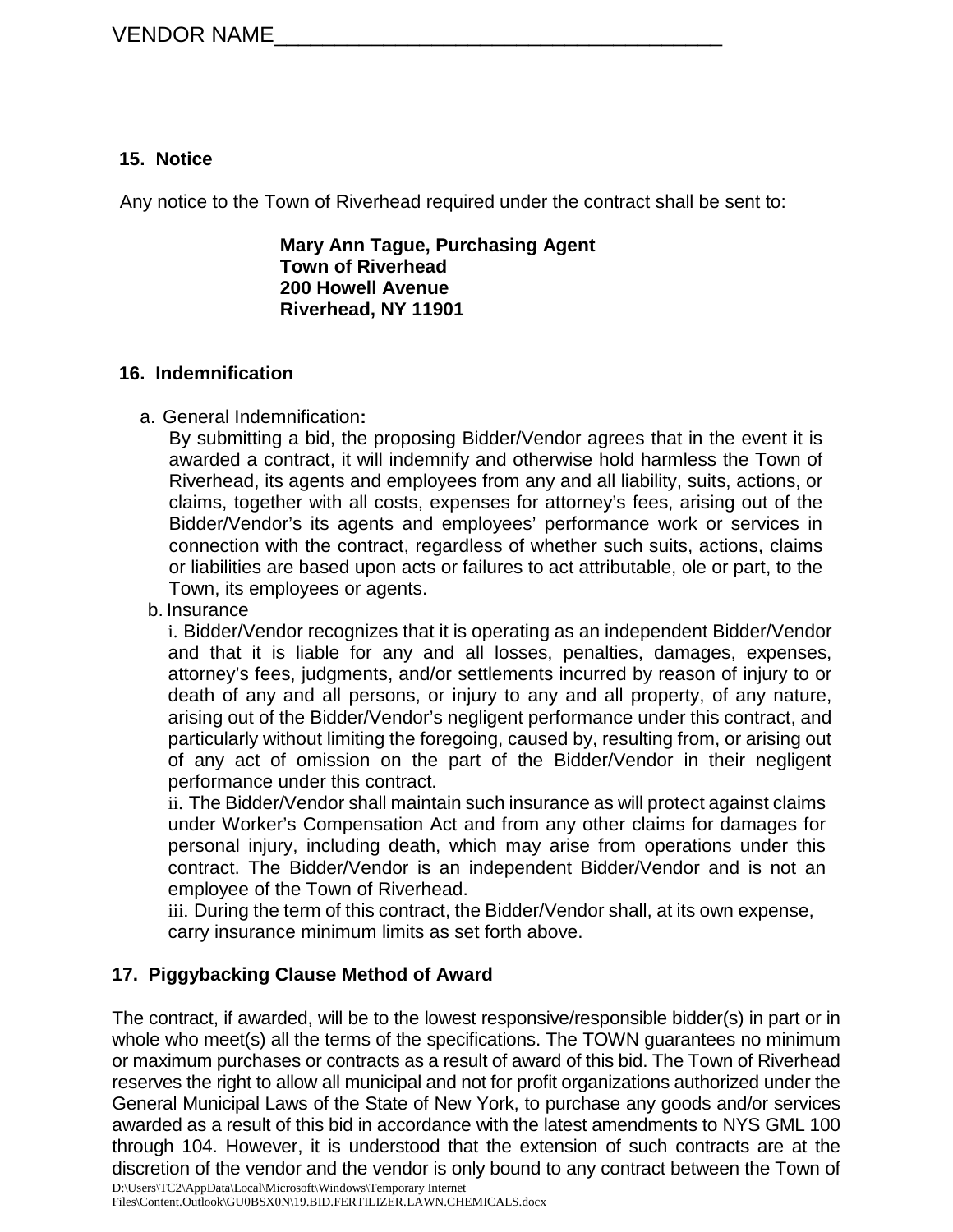Riverhead and the vendor. Additionally, the TOWN reserves the right to purchase any goods or services included as a part of this bid from any means legally available to it.

## **1. Delivery**

Delivery is to be made within 3 weeks after receipt of an order via purchase order.

All equipment/supplies delivered shall be delivered "on the ground" at the delivery point designated on the purchase order. Unit prices should include delivery to the Town of Riverhead Maintenance facility or Department requesting same..

## **2. Quantity**

The Town of Riverhead is in no way obligated to purchase quantities neither shown nor limited to said quantities listed.

## **3. Invoices & Payments**

- a. The vendor shall either accept a Town issued credit card or the vendor shall put the item(s) "on account" and submit an invoice for payment to the Town on a monthly basis. The vendor shall not accept cash payment for any item.
- b. All invoices, voucher, packing slips and any correspondence shall include the following: date/time; description of item; identify the Town employee picking up the item(s) or accepting delivery of the item(s). All invoices shall be submitted for payment to:

**Town Hall 200 Howell Ave. Riverhead, NY 11901**

**Every invoice must identify the employee picking up or accepting the item.**

## **4. Contract Period**

The contract period for this bid award shall be for one (1) year from date of awarded contract for three (3) additional twelve-month periods, upon the mutual agreement of both parties.

Compliance with Rules and Regulations

The associated product furnished shall comply with all provisions which would be applicable, if the Town of Riverhead were a private corporation of Federal and State of New York Laws, Ordinances, Codes, Rules, Regulations, Orders, Permits and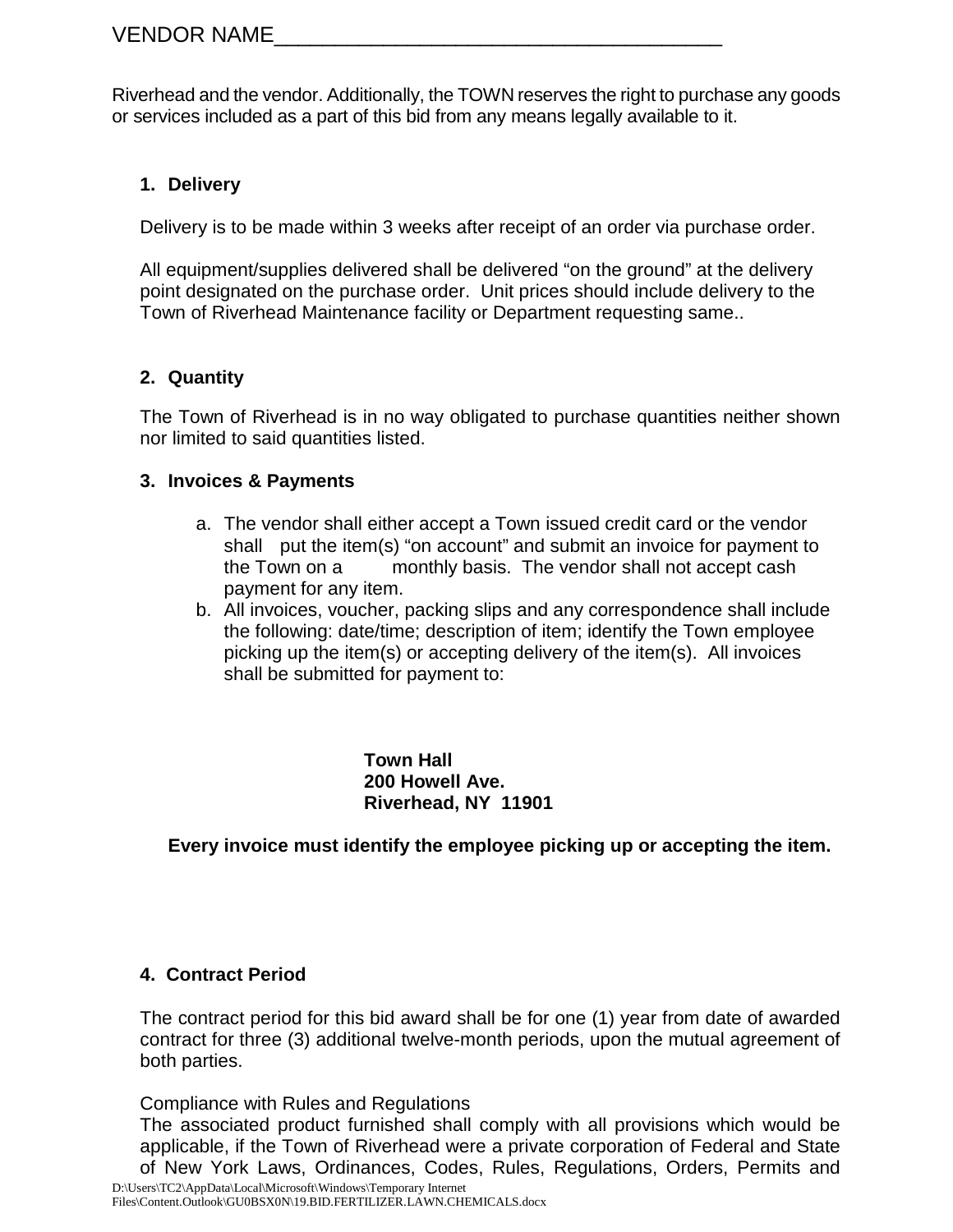Licenses and with fire underwriters requirement, requirements set forth herein exceed such provisions, these Specifications shall control, only if applicable to this particular bid.

## **4. Deviation**

All proposed minor deviations, with full details, must be listed on a separate Detail Sheet, which must be attached to and made part of this bid.

The Town of Riverhead reserves the absolute right in its sole discretion to accept that bid, if any, which under all circumstances will best serve the public interest.

## **5. Reservations**

The Town Board of the Town of Riverhead reserves the right and responsibility to reject any or all bids if they believe such action to be in the best interest of the Town.

## **6. Municipal Indemnification**

The successful bidder must agree to save, keep, bear harmless and fully indemnify the Town and any of its officers, agents, or representatives from all damages, costs or expenses in law or equity that may at any time arise or be set up for an infringement of the patent rights of any person or persons in consequence of the use by the Town or by any of its officers, agents or representatives of articles supplied under the contract arising from bids submitted and of which the successful bidder and manufacturer are not lawfully entitled to sell, provided the Town gives the successful bidder and manufacturer prompt notice in writing of any suit and all information necessary to defend same.

## **7. Independent Contractor**

In the performance of this Agreement, the Bidder, including its employees, agents, and subcontractors shall act solely as an independent contractor, and nothing contained in or implied by this Agreement shall be construed at any time to create any other relationship between the Town and the Bidder, including employer and employee, partnership, principal and agent, or joint venture.

## **8. Assignment**

The Contract resulting from this bid and the compensation, which may become due thereunder are not assignable except with prior written approval of the Town.

## **9. Interpretation**

The Contract resulting from this Solicitation shall be construed under the laws of the State of New York.

## **10. Indemnification**

If a Contract is awarded, the Successful Bidder shall be required to indemnify, defend, and hold the County, its employees, and agents harmless from and against any and all claims, loss, liability, cost, and expenses, including attorney fees,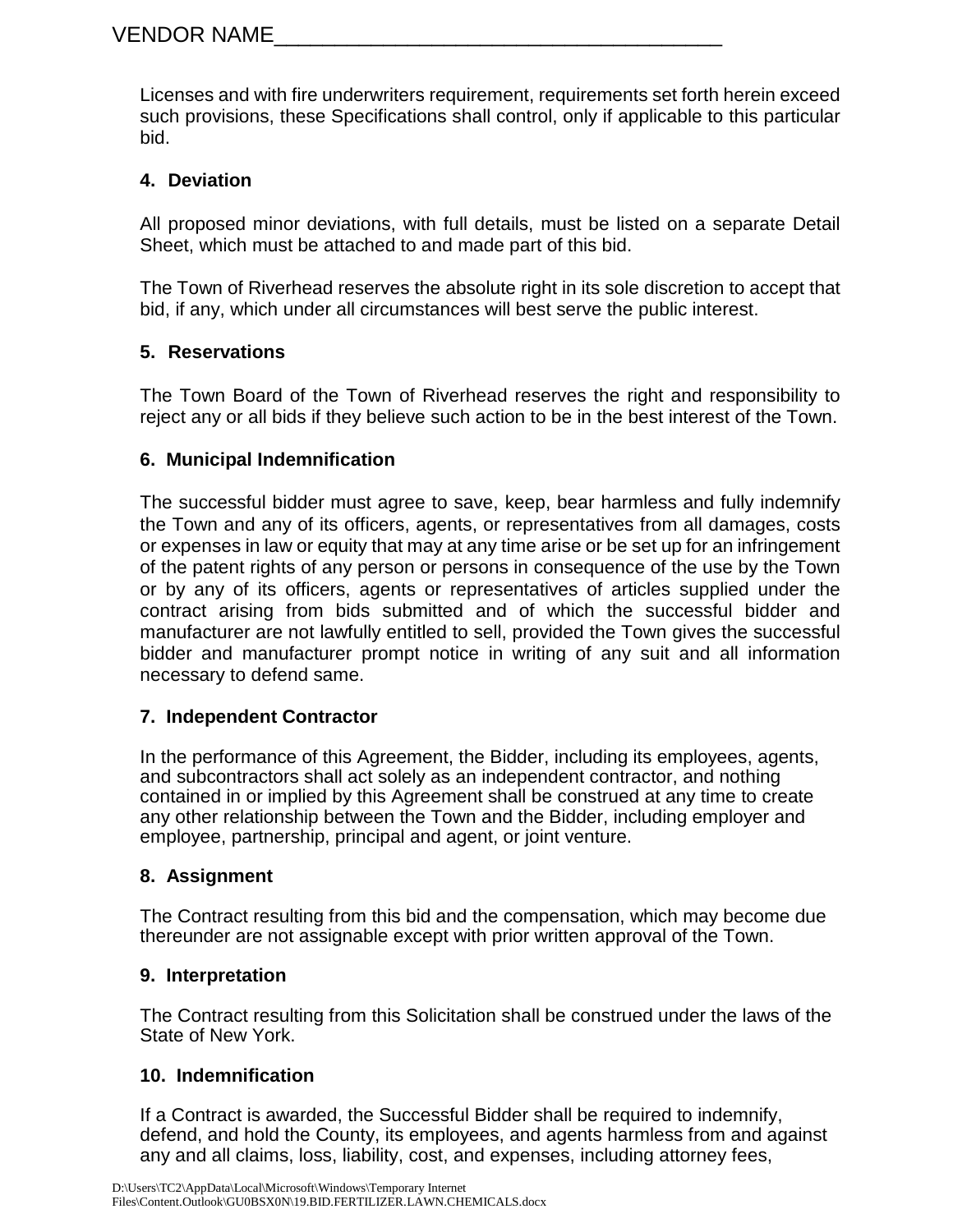howsoever arising or incurred, alleging personal injury, bodily injury, including death, or property damage arising out of or attributable to the Successful Bidder's performance of the Contract awarded.

## **11. Termination Process**

a. Termination for Convenience

 Notwithstanding anything contained herein, the Town may terminate this Agreement anytime, in whole or in part, without showing cause by providing thirty (30) days written notice to the Successful Bidder. The Town shall pay all reasonable costs incurred by the Successful Bidder up to the date of termination. The Successful Bidder shall not be reimbursed for any anticipatory profits, which have not been earned to the date of termination.

- b. The Successful Bidder shall be provided 30 days' notice of any termination not for cause and shall only perform such work during the 30-day notice period that is authorized in writing by the County's Purchasing Agent.
- c. This Agreement may be terminated by the Town upon at least seven (7) days' notice to the Successful Bidder in the event that: (1) the Work is permanently abandoned by the Town; (2) continued Work is deemed by the Town, in its sole discretion, not to be in the best interests of the Town; or (3) monies are no longer available or are not appropriated to fund the Work being performed or to be performed under this Agreement.
- d. Termination for Cause: Notwithstanding anything contained herein, if the Successful Bidder fails to fulfill its obligation under this Agreement properly and on time or otherwise violates any provision of this Agreement, the Town may terminate this Agreement by written notice to the Successful Bidder. The notice shall specify the acts or omissions relied upon as cause for termination. All finished or unfinished goods or services provided by the Successful Bidder shall, at the Town's option, become the Town's property. The Town shall pay the Successful Bidder fair and equitable compensation for satisfactory performance prior to receipt of notice of termination less the amount of damages caused by the Successful Bidder's breach. If the damages are more than the compensation payable to the Successful Bidder, the Successful Bidder shall remain liable after termination, and the Town may take all steps necessary to collect damages.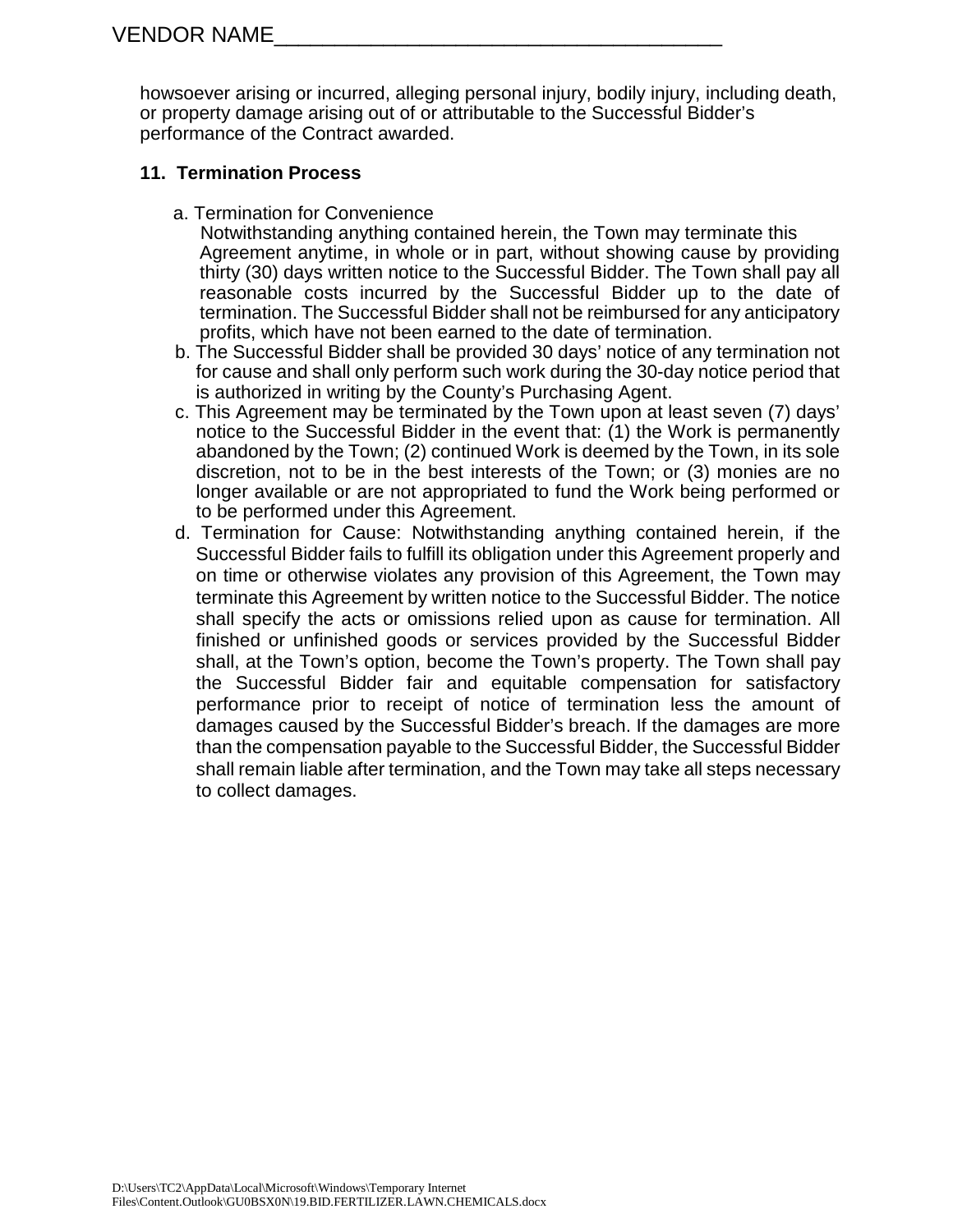#### TOWN OF RIVERHEAD

#### FERTILIZER AND LAWN CHEMICAL BID

BID PROPOSAL SHEET

| <b>COMPANY TELEPHONE:</b> |  |
|---------------------------|--|
| <b>COMPANY EMAIL:</b>     |  |
| <b>COMPANY CONTACT:</b>   |  |

I/WE FULLY UNDERSTAND THAT THE ACCEPTANCE OF THIS BID IS SUBJECT TO THE PROVISIONS OF SECTION 103a AND 103b OF THE GENERAL MUNICIPAL LAW.

| SIGNED:              |  |
|----------------------|--|
| <b>PRINTED NAME:</b> |  |
| TITLE:               |  |
| DATE:                |  |

NOTE: ITEMS BID MAY BE AWARDED SEPARATELY.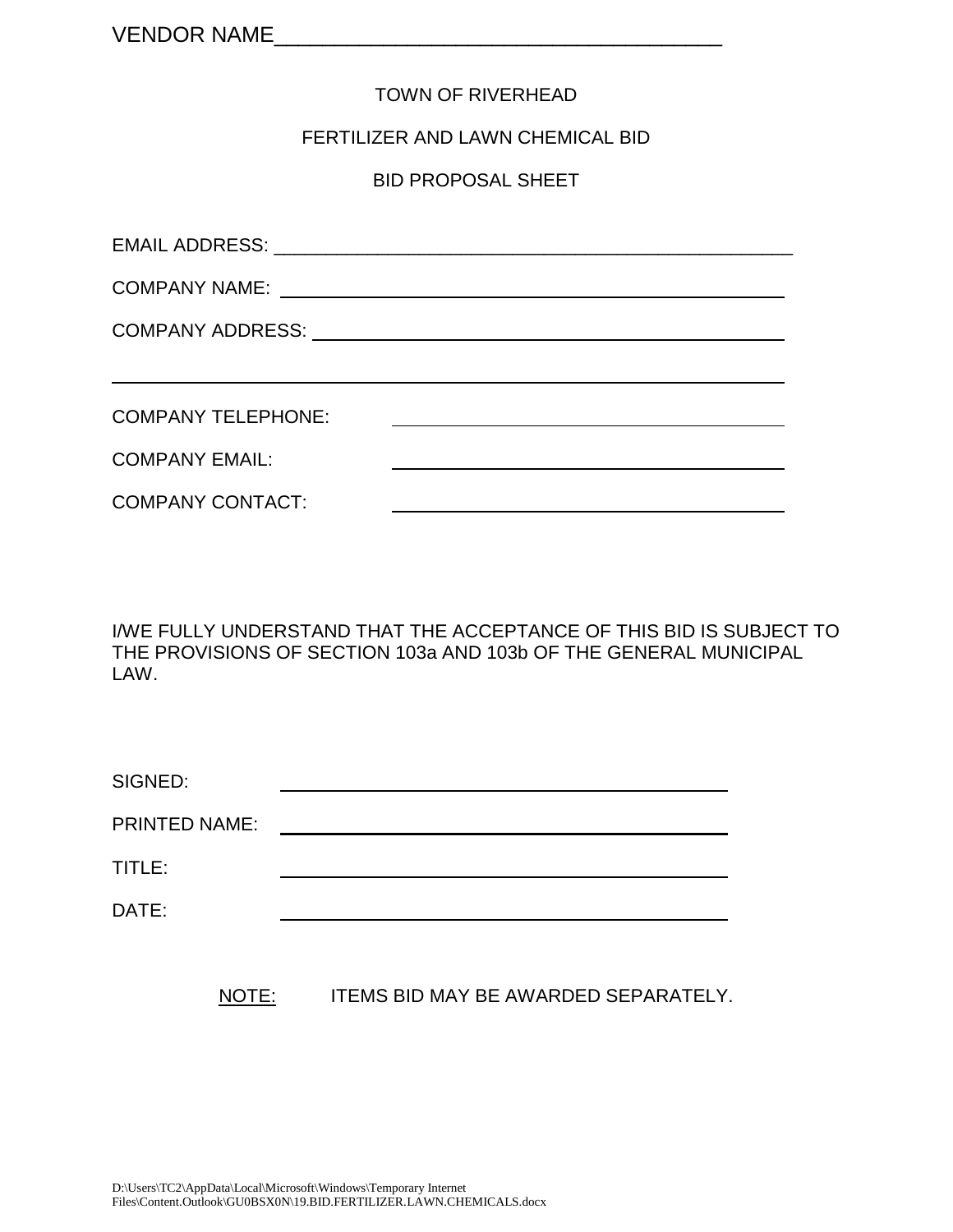#### TOWN OF RIVERHEAD BID PROPOSAL FORM FERTILIZER AND LAWN CHEMICAL BID

| ITEM           | <b>DESCRIPTION</b>                         | <b>UNIT</b> |  |  |
|----------------|--------------------------------------------|-------------|--|--|
|                |                                            | <b>COST</b> |  |  |
| $\mathbf{1}$   | <b>GRASS SEED 30% FINE FESCUE.</b>         |             |  |  |
|                | 40% PENTIUM P. RYE, 30%                    |             |  |  |
|                | <b>GOLDRUSH, KTY BLUE</b>                  |             |  |  |
| $\overline{2}$ | RAZOR PRO-GAL 2X2.5 GAL                    |             |  |  |
|                | CASE**                                     |             |  |  |
| 3              | ROUNDUP - GAL - 2X2.5 GAL                  |             |  |  |
|                | CASE**                                     |             |  |  |
| 4              | BAYLETON 1% G-11.25 LB BAG                 |             |  |  |
| $\overline{5}$ | PELLETIZED LIME 40 LB BAG                  |             |  |  |
| $\overline{6}$ | PEAT MOSS 3.8 CU FT. BALE                  |             |  |  |
| $\overline{7}$ | SCOTTS 19-0-7 26% SCU .9%                  |             |  |  |
|                | PENDIMETHALIN CRABGRASS                    |             |  |  |
|                | <b>CONTROL 46 LB BAG **</b>                |             |  |  |
| 8              | SCOTTS 18-0-9 29% SCU WEED &               |             |  |  |
|                | FEED 48 LB BAG **                          |             |  |  |
| 9              | ANDERSONS 15-0-5 W/2% MERIT                |             |  |  |
|                | 50 LB BAG **<br>24-0-11 40% PSCU 50 LB BAG |             |  |  |
| 10<br>11       | 4-2-3 BIOBASIC ORGANIC 50 LB               |             |  |  |
|                | <b>BAG</b>                                 |             |  |  |
| 12             | ROOTS 15-3-8 ORGANIC 50 LB                 |             |  |  |
|                | <b>BAG</b>                                 |             |  |  |
| 13             | STARTER 10-20-10 50 LB BAG                 |             |  |  |
| 14             | <b>ACCLAIM EXTRA 2.5 GAL</b>               |             |  |  |
|                | <b>CONTAINER **</b>                        |             |  |  |
| 15             | <b>WATER SOLUBLE 20-20-20 25 LB</b>        |             |  |  |
|                | <b>BAG</b>                                 |             |  |  |
| 16             | OSMACOTE 15-9-12 5-6 MONTHS                |             |  |  |
|                | 40 LB BAG **                               |             |  |  |
| 17             | <b>TURFACE PRO LEAGUE SOIL</b>             |             |  |  |
|                | <b>CONDITIONER (REC. DEPT.)</b>            |             |  |  |
| 18             | GUIDE LIME IN 50# BAGS (REC.)              |             |  |  |
| 19             | <b>MOUND CLAY BLOCKS</b>                   |             |  |  |
|                | (304/PALLET)                               |             |  |  |
| 20             | <b>TURFACE RED MOUND CLAY</b>              |             |  |  |
|                | (50#BAG)                                   |             |  |  |
| 21             | PHC TERRA SORB MED.GRADE                   |             |  |  |
|                | <b>HYDRUGEL 1# JAR</b>                     |             |  |  |
| 22             | PHC TERRA SORB MED. GRADE                  |             |  |  |
|                | <b>HYDROGEL 1# JAR</b>                     |             |  |  |
|                |                                            |             |  |  |
| 23             | <b>TREFLAN WEED PREVENTION</b>             |             |  |  |
|                | <b>25# BAGS</b>                            |             |  |  |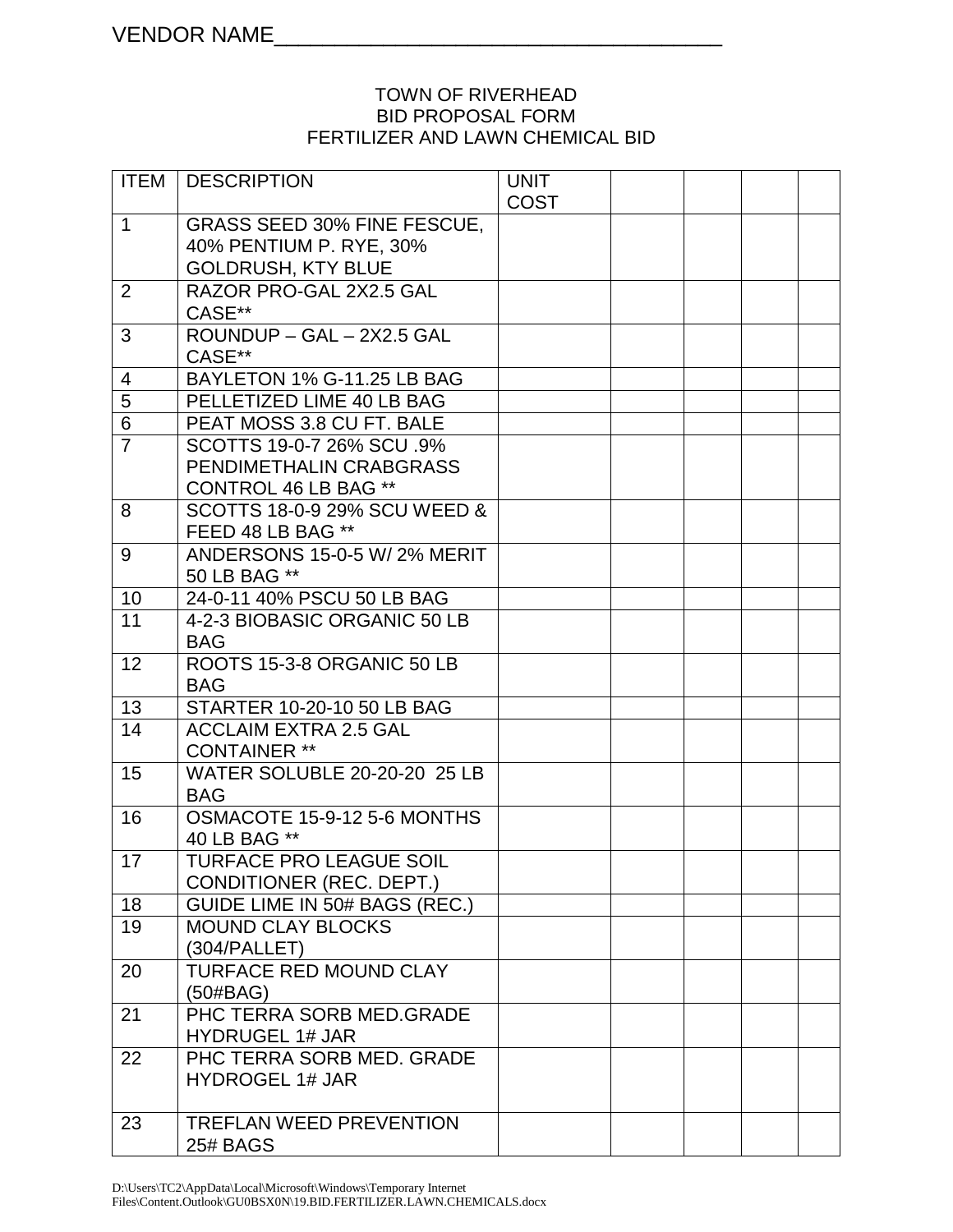#### **\*\*WHEN BRAND NAMES ARE MENTIONED THIS IS "OR EQUAL"\*\***

#### **DISCOUNTS**

If Bidder allows cash discount, it shall be as follows:

For payment within 15 days of delivery and/or receipt of voucher. \_\_\_\_\_\_\_\_\_% **Discount** 

For payment within 30 days of delivery and/or receipt of voucher. \_\_\_\_\_\_\_\_\_% **Discount** 

(Discount less than 1% will not be considered.)

Discounts will be considered but will not be the determining factor for bid awards.

#### THIS BID AWARD SHALL BE IN EFFECT FOR ONE YEAR FROM DATE OF AWARD.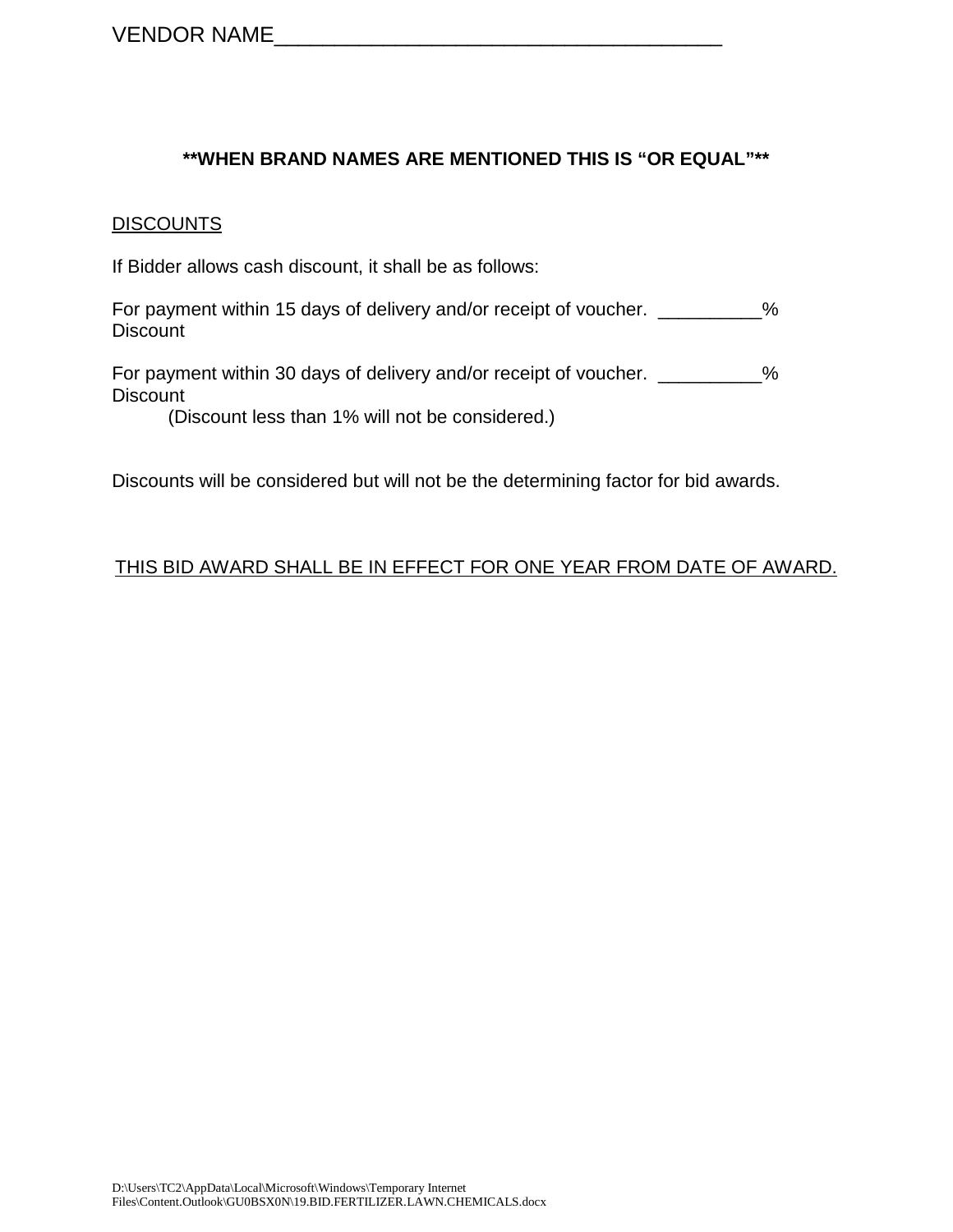I/WE FULLY UNDERSTAND THAT THE ACCEPTANCE OF THIS BID IS SUBJECT TO THE PROVISIONS OF SECTION 103A AND 103B OF THE GENERAL MUNICIPAL LAW.

> \_\_\_\_\_\_\_\_\_\_\_\_\_\_\_\_\_\_\_\_\_\_\_\_\_\_\_\_\_ NAME OF AGENT/DEALER

> \_\_\_\_\_\_\_\_\_\_\_\_\_\_\_\_\_\_\_\_\_\_\_\_\_\_\_\_\_ ADDRESS

> \_\_\_\_\_\_\_\_\_\_\_\_\_\_\_\_\_\_\_\_\_\_\_\_\_\_\_\_\_ CITY, STATE, ZIP CODE

> \_\_\_\_\_\_\_\_\_\_\_\_\_\_\_\_\_\_\_\_\_\_\_\_\_\_\_\_\_ CONTACT PERSON

\_\_\_\_\_\_\_\_\_\_\_\_\_\_\_\_ \_\_\_\_\_\_\_\_\_\_\_\_\_\_\_\_\_\_\_\_\_\_\_\_\_\_\_\_\_ DATE SIGNATURE OF DEALER/AGENT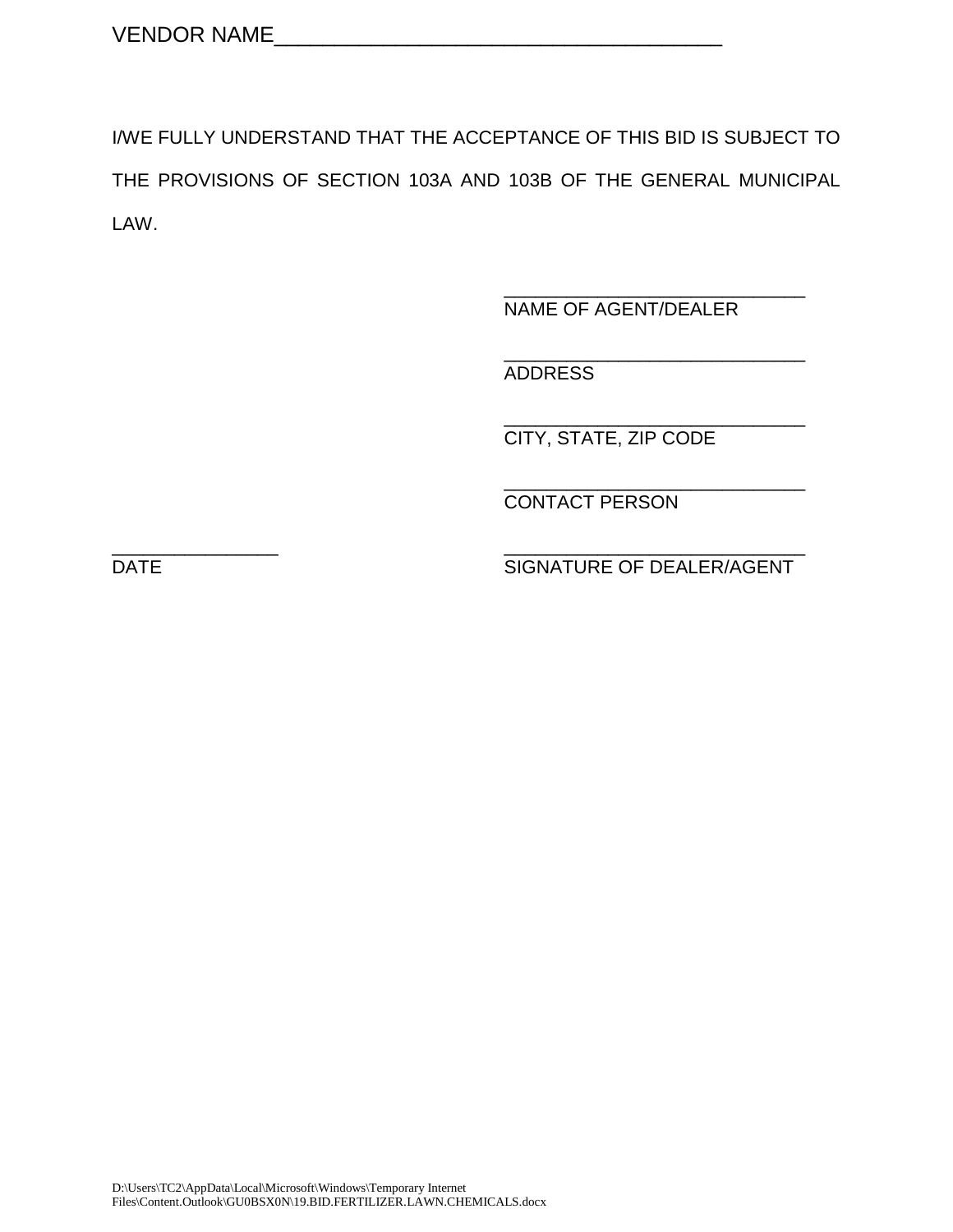#### NON-COLLUSIVE CERTIFICATE (MUST BE COMPLETED, SIGNED, NOTARIZED AND RETURNED WITH BID)

UNDER PENALTIES OF PERJURY:

\_\_\_\_\_\_\_\_\_\_\_\_\_\_\_\_\_\_\_\_\_\_\_\_\_\_\_\_\_\_\_\_\_\_\_\_\_\_(BIDDER), BEING DULY SWORN,

DEPOSES AND SAYS:

- A) This bid or proposal has been independently arrived at without collusion with any other bidder or with any competitor or potential competitor;
- B) This bid or proposal has not knowingly been disclosed, prior to the opening of bids or proposals for this project, to any other bidder, competitor, or potential competitor;
- C) No attempt has been made or will be made to induce any other person, partnership, or corporation to submit or not to submit a bid or proposal;
- D) The person signing this bid or proposal certifies that he has been fully informed regarding the accuracy of the statements contained in this certification, and under penalties of perjury, affirms the truth thereof, such penalties being applicable to the bidder as the person signing on its behalf; and
- E) That the attached hereto (if a corporate bidder) is a certified copy of a resolution authorizing the execution of this certificate by the signatory of this bid or proposal on behalf of the corporate bidder.

| Corporation: _______    |                          |
|-------------------------|--------------------------|
|                         | (PRINT CORPORATION NAME) |
|                         |                          |
|                         |                          |
|                         | (SIGNATURE)              |
|                         |                          |
|                         |                          |
|                         | (TITLE)                  |
|                         |                          |
|                         |                          |
|                         |                          |
|                         |                          |
|                         |                          |
| Sworn to before me this |                          |
|                         |                          |
|                         |                          |
| <b>NOTARY PUBLIC</b>    |                          |
|                         |                          |
|                         |                          |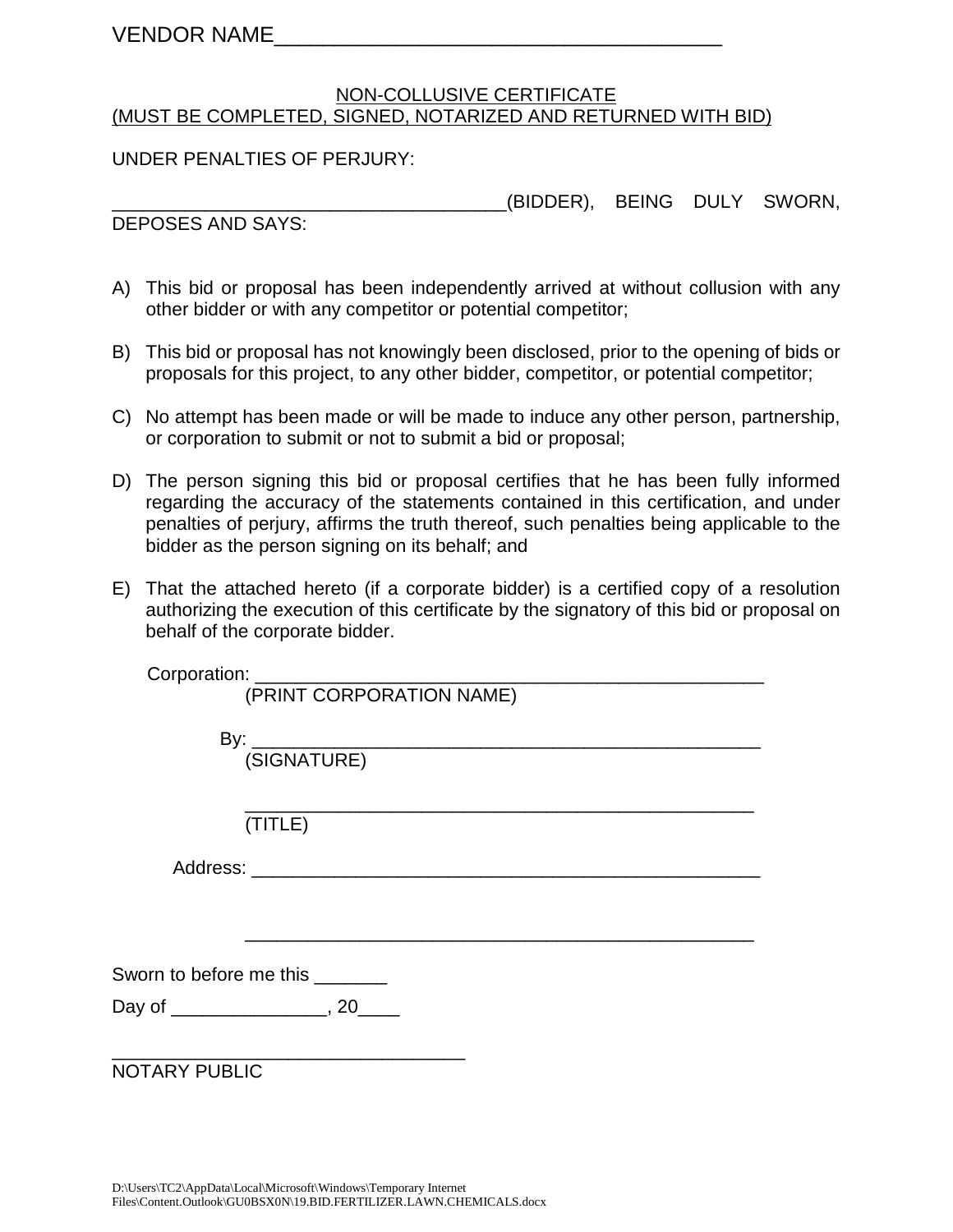#### IRAN DIVESTMENT ACT CERTIFICATION

As a result of the Iran Divestment Act of 2012 (Act), Chapter 1 of the 2012 Laws of New York, a new provision has been added to the State Finance Law (SFL), § 165-a, effective April 12, 2012. Under the Act, the Commissioner of the Office of General Services (OGS) will be developing a list (prohibited entities list) of "persons" who are engaged in "investment activities in Iran" (both are defined terms in the law). Pursuant to SFL § 165 a(3)(b), the initial list is expected to be issued no later than 120 days after the Act's effective date, at which time it will be posted on the OGS website.

By submitting a bid in response to this solicitation or by assuming the responsibility of a Contract awarded hereunder, Bidder/Contractor (or any assignee) certifies that once the prohibited entities list is posted on the OGS website, it will not utilize on such Contract any subcontractor that is identified on the prohibited entities list.

Additionally, Bidder/Contractor is advised that once the list is posted on the OGS website, any Contractor seeking to renew or extend a Contract or assume the responsibility of a Contract awarded in response to the solicitation, must certify at the time the Contract is renewed, extended or assigned that it is not included on the prohibited entities list.

During the term of the Contract, should the TOWN OF RIVERHEAD receive information that a person is in violation of the above-referenced certification, the TOWN OF RIVERHEAD will offer the person an opportunity to respond. If the person fails to demonstrate that it has ceased its engagement in the investment which is in violation of the Act within 90 days after the determination of such violation, then the TOWN OF RIVERHEAD shall take such action as may be appropriate including, but not limited to, imposing sanctions, seeking compliance, recovering damages, or declaring the Contractor in default.

The TOWN OF RIVERHEAD reserves the right to reject any bid or request for assignment for an entity that appears on the prohibited entities list prior to the award of a contract, and to pursue a responsibility review with respect to any entity that is awarded a contract and appears on the prohibited entities list after contract award.

| Signature:         |  |
|--------------------|--|
| <b>Print Name:</b> |  |
| Title:             |  |
| Company Name:      |  |
| Date:              |  |